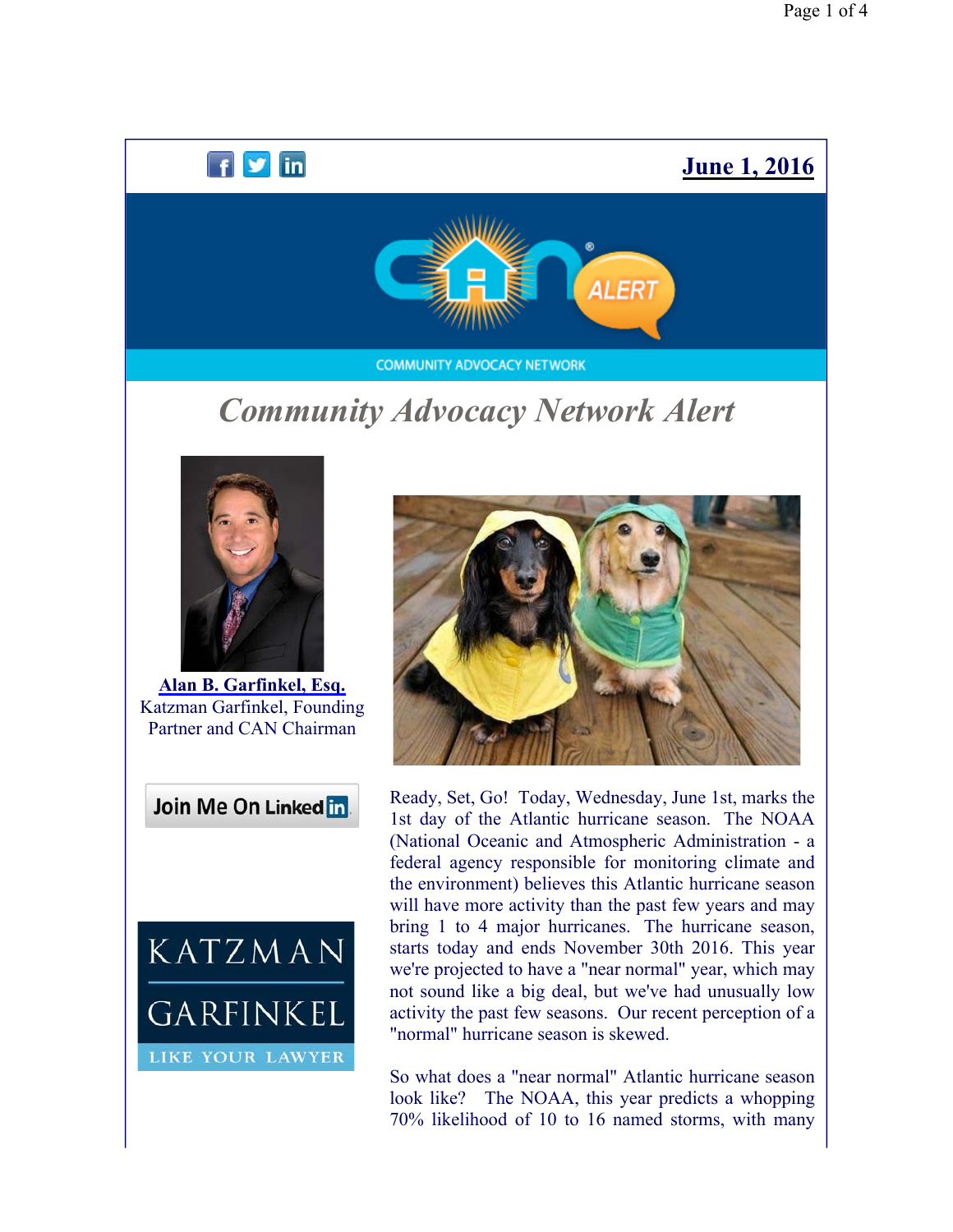

**Business Partners** 



### **Share This CAN Alert!**



Use the "Forward email" link on the left-hand side below, to safely share this CAN Alert with all your friends and neighbors!

Now mentally you may be brushing this information off, saying to yourself "eh, I'll believe it when I see it," and that's understandable, given the fact that the last hurricane to make landfall in Florida was Hurricane Wilma on October 24, 2005, 11 years ago. But it's always important to be prepared from both a safety, economical, and fiduciary duty standpoint. Here are four things you can do now to get your community association prepared:

(1) **Review Your Documents and Take Lots and Lots of Pre-storm Pictures**: Make sure all of your insurance policies are up to date and reflect the proper amount of coverage. For example, if you have repaired or made improvements, you may want to increase your policy limits. You also want to make sure you have the right type of coverage so that you will be compensated for the full cost of replacing your association's property and not the depreciated value. Make sure each member of the board and manager has copies of all of the insurance polices. You may also want to take date-stamped photos of everything in the lobbies and common areas and store on a memory device in a safe place. Contact your manager or attorney for guidance.

 (2) **Make Your Grounds Safe**: Look around your community property and see what could be a potential hazard in the event of a storm. Schedule a tree trimmer (licensed and bonded!) to discard any dead branches. Set up a roof inspection to ensure tiles are secure, caulking is updated, and other roof elements are maintained.

becoming major hurricanes with winds of 111 mph or higher.

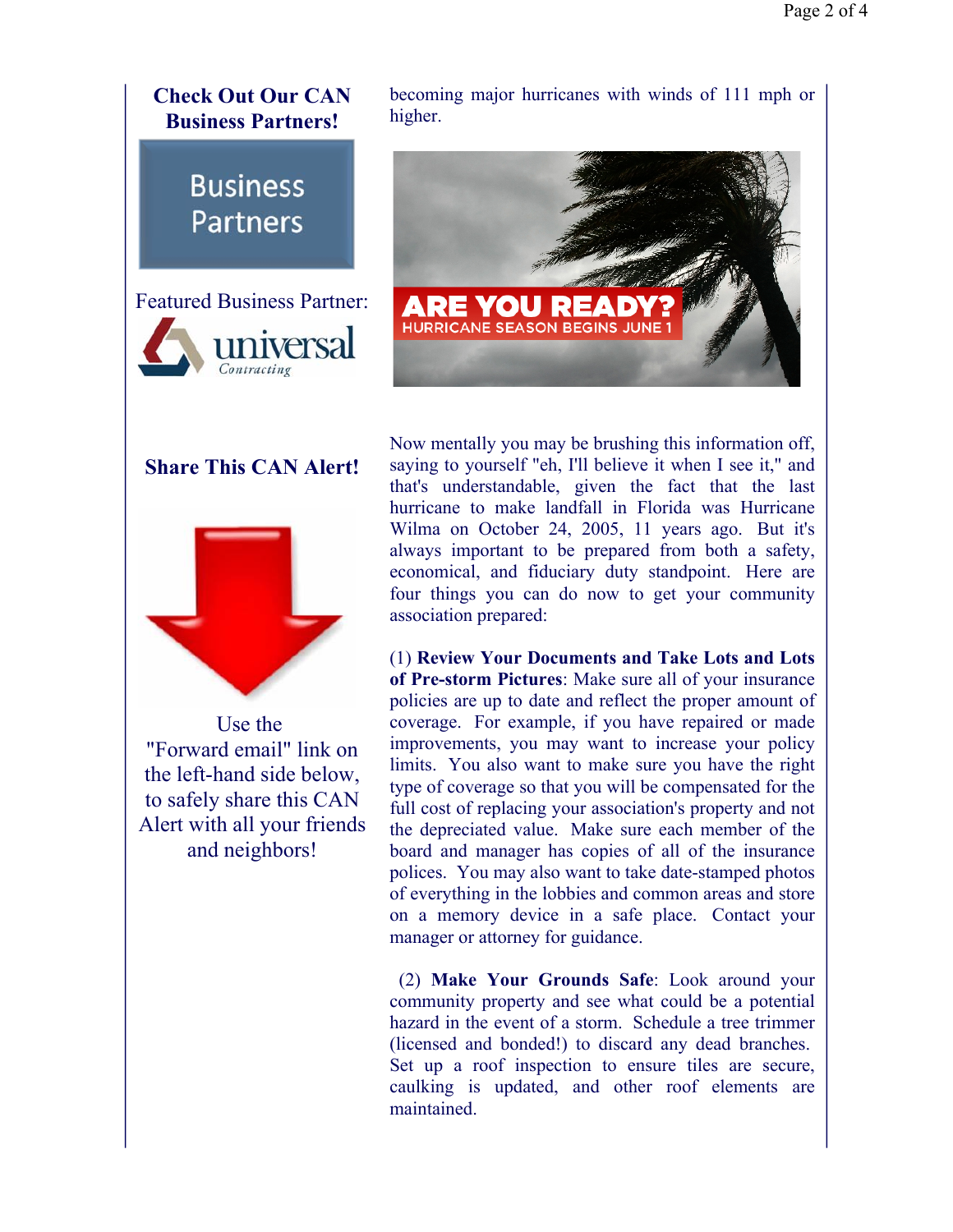(3) **Make a Plan**: Have a plan for your community in the event of a storm which may include moving elevators to a higher floor so they don't flood, informing residents that the building will close several days before the storm via email or social media, and distributing an evacuation plan.

(4) **Get Supplies**: Provide residents with a list of things they should have in their possession should a storm make landfall. We all know the essentials such as flashlights, batteries, food, and water - but what many residents may not be thinking about is securing their Social Security Card, passport, credit cards, proof of residency, insurance policies, prescriptions, and photos of their unit.

Please do not underestimate the seriousness of Florida hurricane season. It's important to be prepared, have a plan, and try and ensure each resident is doing the same. For more information on how you can be prepared, visit https://www.ready.gov/hurricanes

As always, wishing you and your loved ones a safe and happy week.

Yours in Community,

**Alan Garfinkel, Esq. Katzman Garfinkel, Founding Partner Community Advocacy Network (CAN), Chairman**

#### **About the Community Advocacy Network:**

The Community Advocacy Network (CAN) is Florida's leading voice for the interests of 60,000 community associations. CAN helps to lead the fight against overregulation of private residential communities by state and local governments. Each year since its inception in 2007, CAN spearheads important State legislative reforms designed to protect and enhance Florida Community association living. CAN continues to foster financial stability and operational integrity to all common-interest ownership communities statewide. CAN was established by the Community Association Law Firm Katzman Garfinkel. For additional information please contact  $info@CANFL$ . COM.